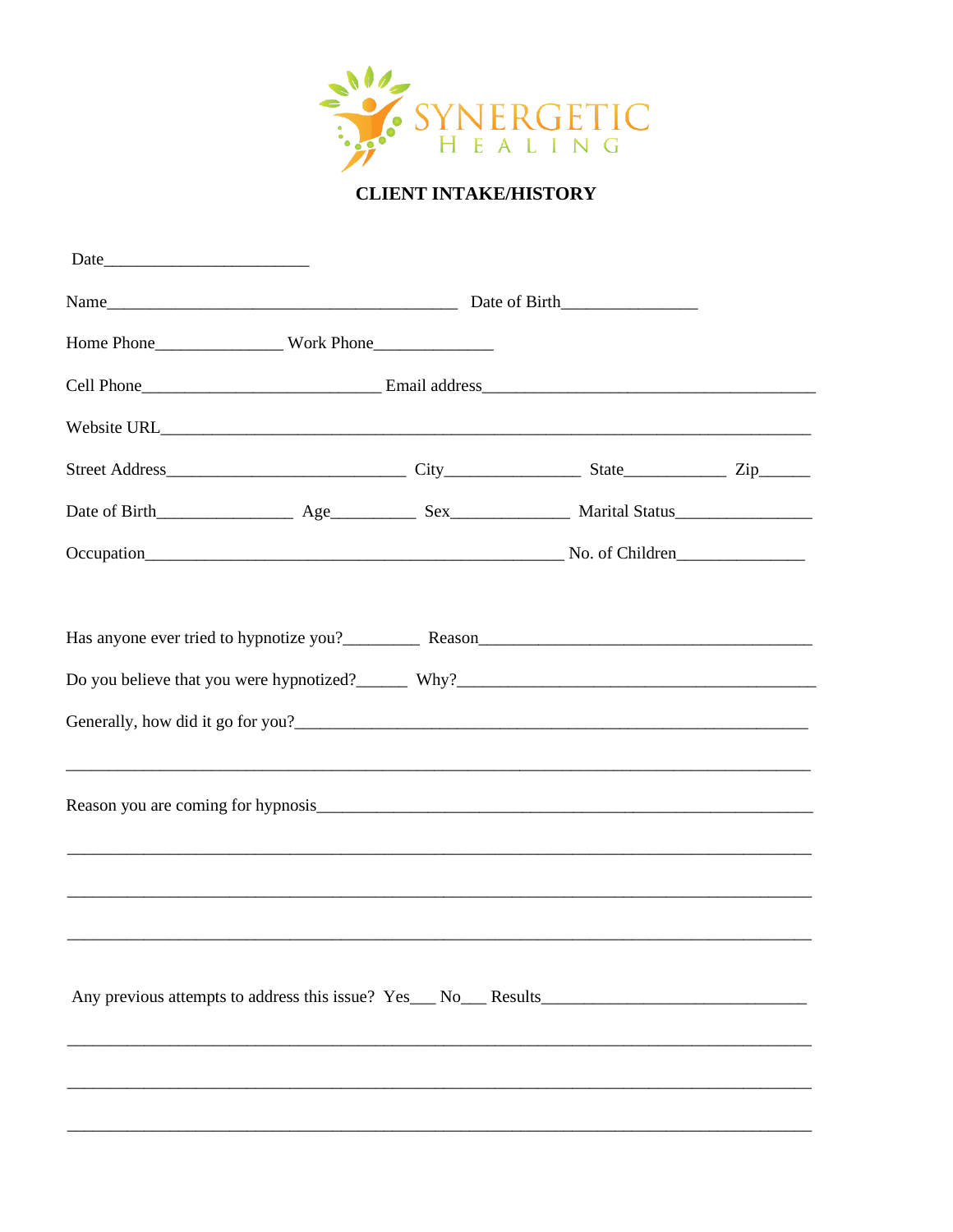Are you currently having medical or psychological treatment for the above issue? If so, where? DR's name? Have you been under a doctor's care in the past year? Yes No If yes, please give reason, and doctor's name Have you ever been treated for emotional problems? Yes \_\_\_\_\_ No\_\_\_\_\_ By whom? Have you ever been treated for Heart Cholesterol Diabetes/Sugar High Blood Pressure Pain \_\_ Epilepsy \_\_ Allergies \_\_ Asthma \_\_ Bronchitis \_\_ Emphysema \_\_ Breathing problems \_\_ Insomnia \_\_ Headaches \_\_ Stomach problems \_\_ Bowl problems \_\_ Urination problems \_\_ Sexual problems \_\_\_ Cancer \_\_\_ Brain injury \_\_\_ OTHER: \_\_\_\_\_\_\_\_\_\_\_\_\_\_\_\_\_\_\_\_\_\_\_\_\_\_ Are you taking any medications? Ye s No What? Reason for medication/s: \_\_\_\_\_\_ Do you have any questions about hypnosis? Yes\_\_ No\_\_